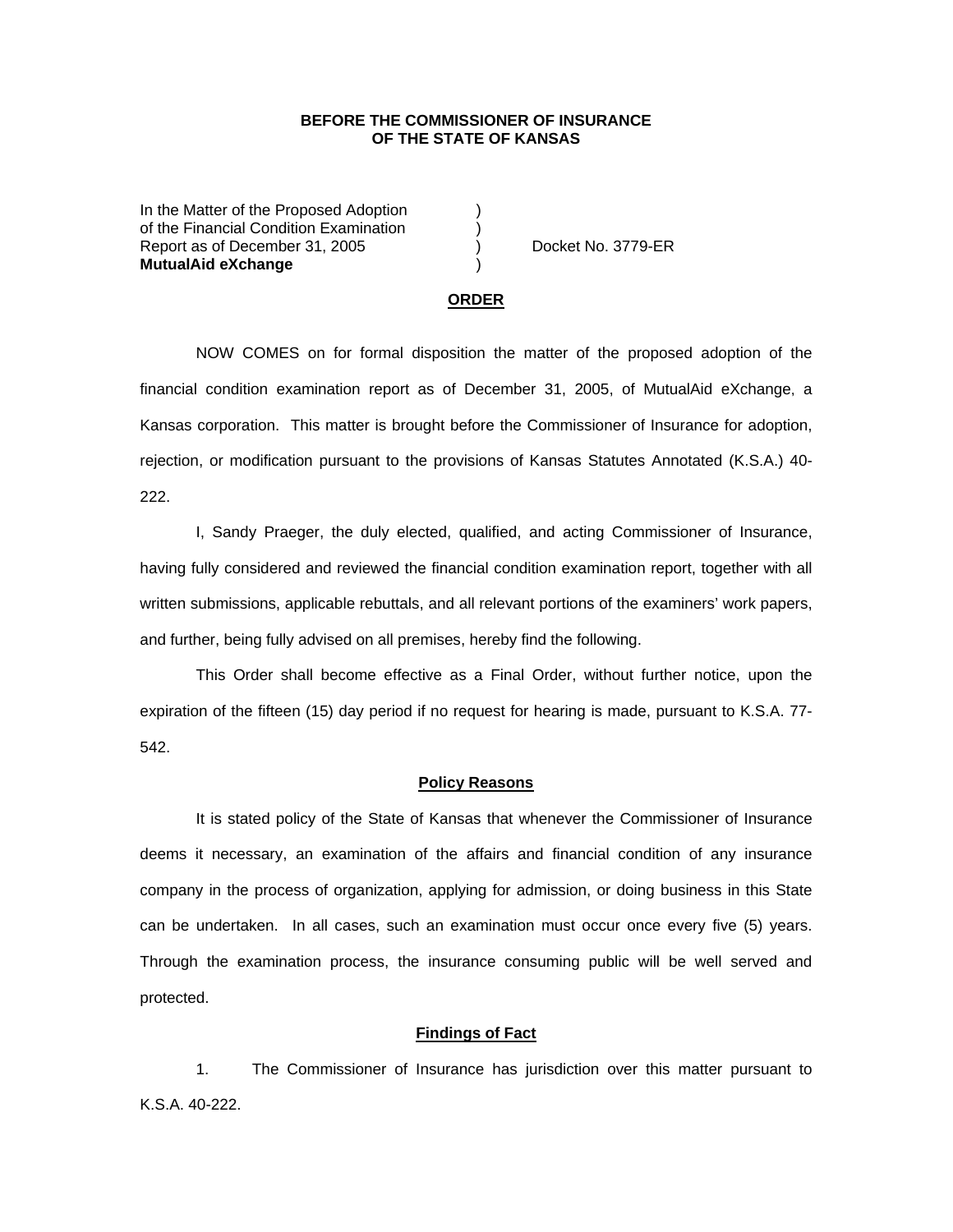2. An examination of MutualAid eXchange was undertaken by the Kansas Insurance Department and was completed on October 2, 2006.

 3. The examiner-in-charge tendered and filed with the Kansas Insurance Department a verified written report of the examination within thirty (30) days following completion of the examination, to wit; September 28, 2006.

 4. Following receipt of the verified report, the Kansas Insurance Department transmitted the report to MutualAid eXchange on January 5, 2007, with a duly executed notice advising the company of its opportunity to prepare and submit to the Kansas Insurance Department a written submission or rebuttal with respect to any and all matters contained in the report. MutualAid eXchange was further advised that any written submission or rebuttal needed to be filed with the Kansas Insurance Department no later than thirty (30) days after receipt of the verified report.

 5. MutualAid eXchange filed a written rebuttal of the verified report on January 24, 2007.

 6. Following receipt of the rebuttal, the Kansas Insurance Department agreed to make certain revisions and transmitted a revised report to MutualAid eXchange on October 1, 2007, with a duly executed notice advising the company of its opportunity to prepare and submit to the Kansas Insurance Department a written submission or rebuttal with respect to any and all matters contained in the report. MutualAid eXchange was further advised that any written submission or rebuttal needed to be filed with the Kansas Insurance Department no later than ten (10) days after receipt of the verified report.

 7. Prior to the end of the ten (10) day response period referred to in paragraph six (6) above, MutualAid eXchange requested an extension of time to October 22, 2007, in which to respond. The Kansas Insurance Department granted the extension request on October 4, 2007.

 8. Prior to the new deadline for response referred to in paragraph seven (7) above, MutualAid eXchange requested a meeting at the Kansas Insurance Department between company officials and Kansas Insurance Department representatives to offer continued rebuttal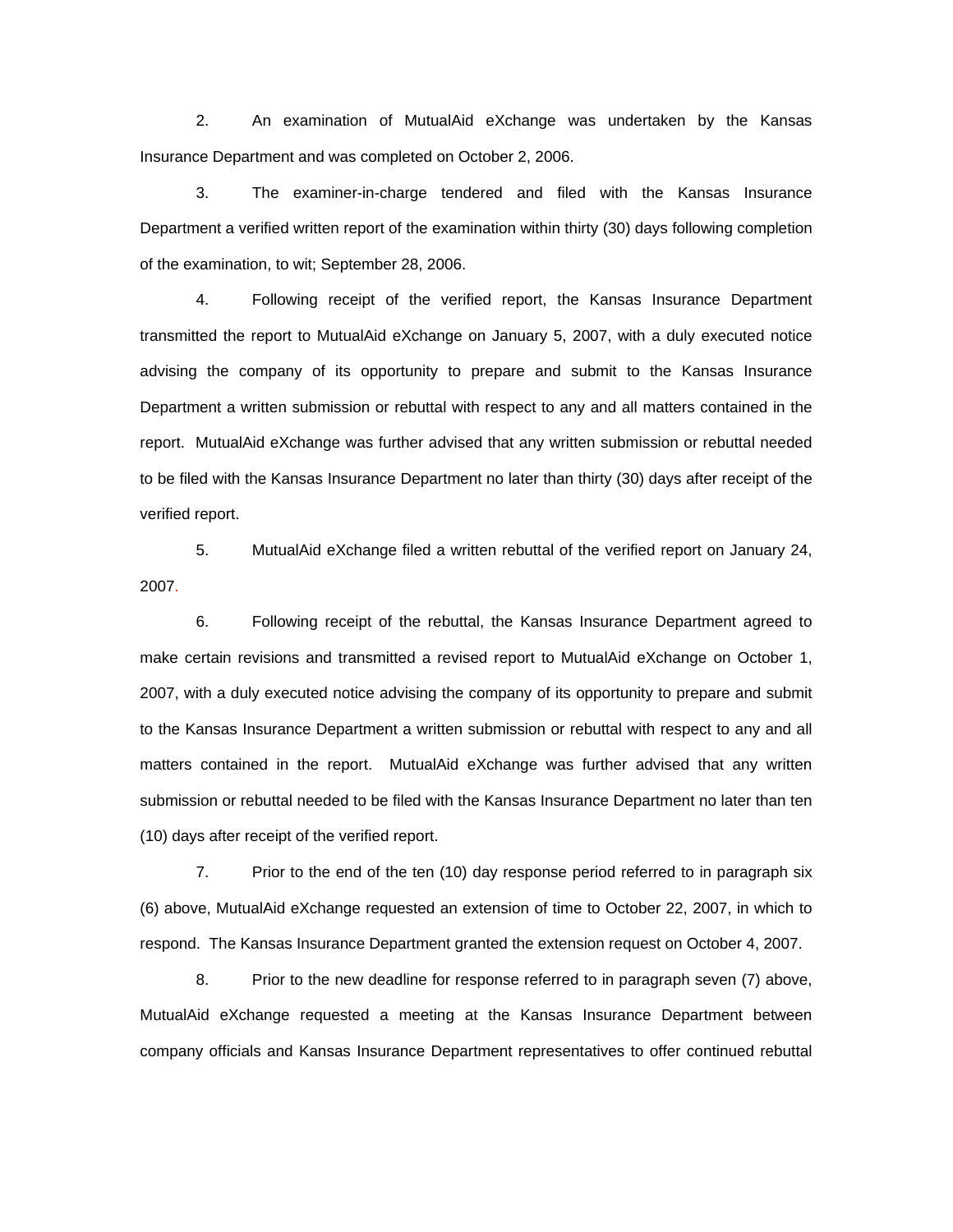to the report. The request was granted and said meeting was held at the Kansas Insurance Department on November 6, 2007.

 9. Following the meeting referred to in paragraph eight (8) above, further revisions were made to the report. The Kansas Insurance Department transmitted the revised report to MutualAid eXchange on December 10, 2007. MutualAid eXchange was further advised that any written submission or rebuttal needed to be filed with the Kansas Insurance Department no later than ten (10) days after receipt of the verified report.

10. MutualAid eXchange filed a written acceptance of the verified report on December 18, 2007.

11. Based upon the written submission tendered by MutualAid eXchange, the company took no exceptions to matters contained in the verified report.

 12. Within thirty (30) days of the end of the time period allowed for written submission or rebuttal, the Commissioner of Insurance fully reviewed the report, together with all written submissions and rebuttals provided by MutualAid eXchange. The Commissioner of Insurance further reviewed all relevant workpapers.

 13. No other written submissions or rebuttals were submitted by MutualAid eXchange.

## **Conclusion of Law**

14. K.S.A. 40-222(k)(2) provides:

"Within 30 days of the end of the period allowed for the receipt of written submissions or rebuttals, the commissioner shall fully consider and review the report, together with any written submissions or rebuttals and any relevant portions of the examiners workpapers and enter an order:

- (A) Adopting the examination report as filed or with modification or corrections. If the examination report reveals that the company is operating in violation of any law, regulation or prior order of the commissioner, the commissioner may order the company to take any action the commissioner considers necessary and appropriate to cure such violations; or
- (B) rejecting the examination report with directions to the examiners to reopen the examination for purposes of obtaining additional data, documentation or information, and refiling pursuant to subsection (k); or
- (C) call and conduct a fact-finding hearing in accordance with K.S.A. 40-281 and amendments thereto for purposes of obtaining additional documentation, data, information and testimony."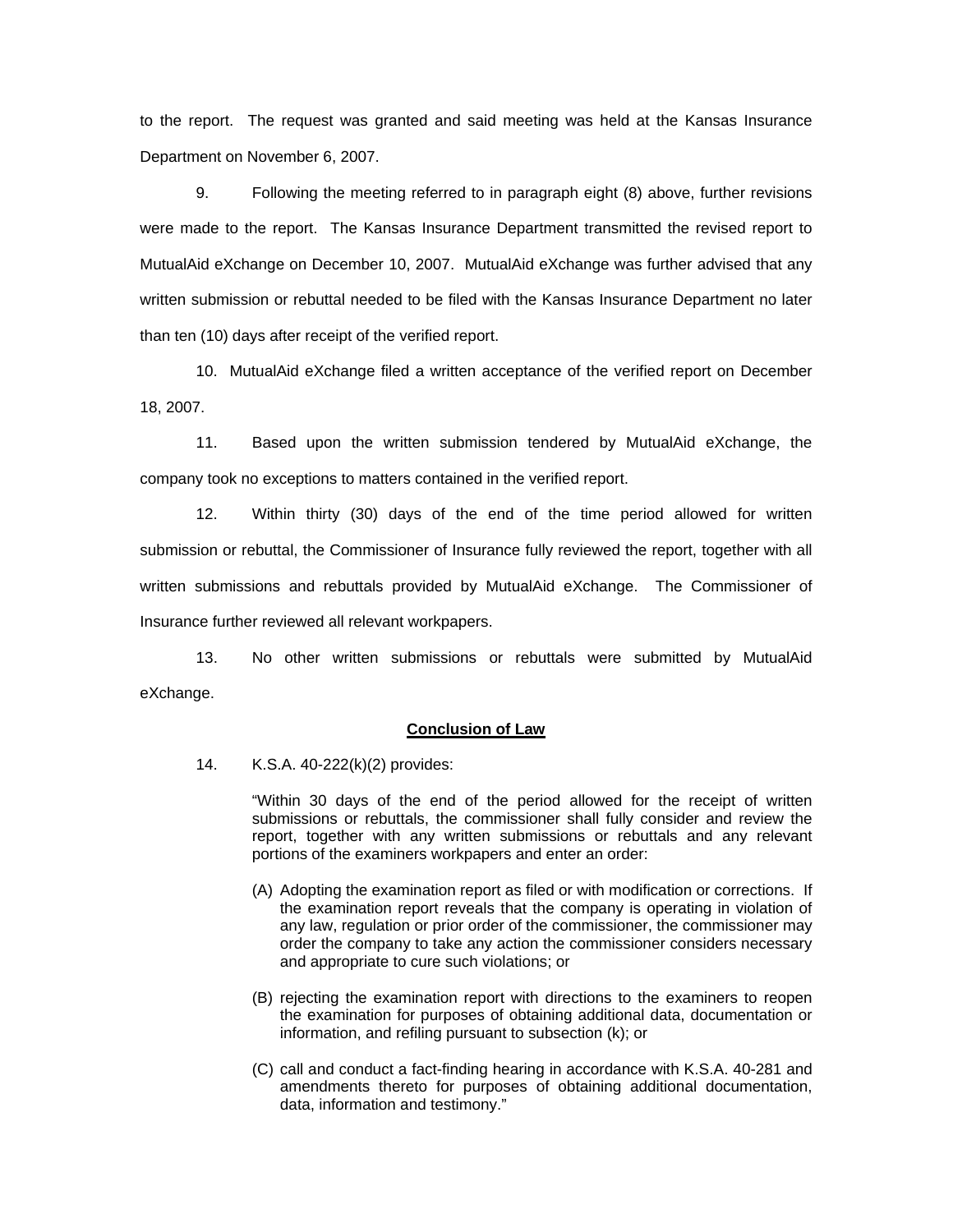15. Based upon the Finding of Fact enumerated in paragraphs #1 through #13 above, the financial condition examination report as of December 31, 2005, of MutualAid eXchange should be adopted.

# **IT IS THEREFORE, BY THE COMMISSIONER OF INSURANCE, ORDERED THAT:**

 1. The financial condition examination report as of December 31, 2005, of MutualAid eXchange, hereby is adopted.

 2. The Commissioner of Insurance retains jurisdiction over this matter to issue any and all further Orders deemed appropriate or to take such further action necessary to dispose of this matter.

**IT IS SO ORDERED THIS \_\_28th\_\_ DAY OF DECEMBER, 2007, IN THE CITY OF TOPEKA, COUNTY OF SHAWNEE, STATE OF KANSAS.** 



| <b>DEPARTMENT</b><br>  CREATED BY | /s/ Sandy Praeger<br>Sandy Praeger<br>Commissioner of Insurance |
|-----------------------------------|-----------------------------------------------------------------|
|                                   | BY:                                                             |

 \_\_/s/ John W. Campbell\_\_\_\_\_\_\_\_\_\_\_\_\_\_\_\_\_\_\_ John W. Campbell General Counsel